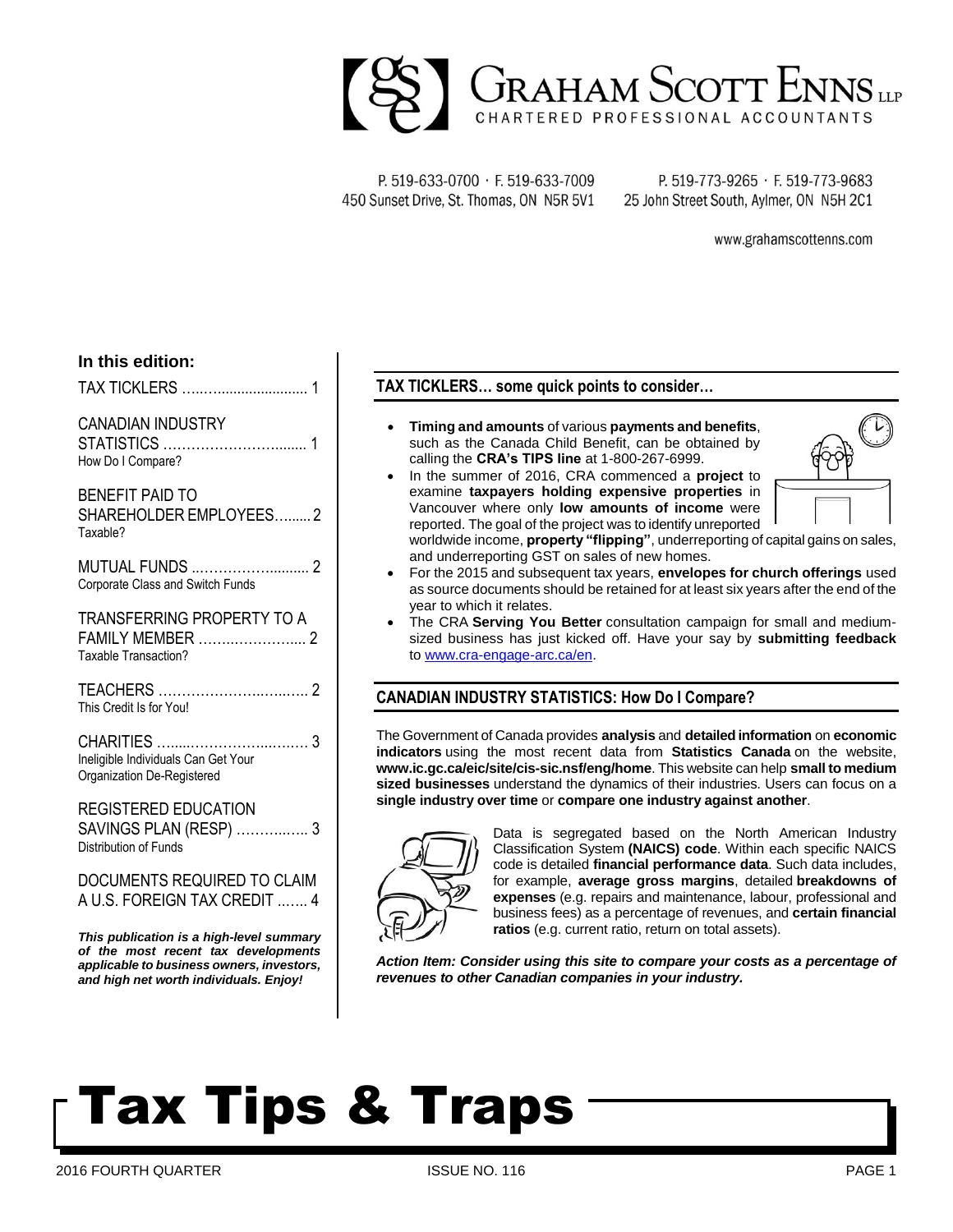## **BENEFITS PAID TO SHAREHOLDER EMPLOYEES: Taxable?**



The CRA is aware that owner-managers have an **incentive to receive benefits deductible** by their corporation which are **non-taxable to the owner**. In essence, this can be perceived as a method to extract profits out of a corporation without paying tax on it. As such, CRA is

particularly vigilant to ensure that these benefits comply with the Income Tax Act and do not confer **unfair advantages on owners**.

To start off, it must be established whether the **benefits or allowances** have been **conferred** on the individual in their **capacity as an employee or** in their capacity as a **shareholder**. Unless the particular facts establish otherwise, **CRA presumes** that an employee-shareholder receives a benefit or an allowance in their **capacity as a shareholder** (assuming the individual can significantly influence business policy). This presumption **may not apply if**:

- the benefit or allowance is **available to all employees** of the corporation; or
- all of the employees are shareholders or individuals related to a shareholder, and the benefit or allowance is **comparable** (in nature and amount) to benefits and allowances generally offered to non-shareholder employees of **similar-sized businesses**, who perform **similar services** and have **similar responsibilities**.

If the benefit or allowance is received in their **capacity as an employee**, the federal income tax treatment is the **same as** for an **unrelated employee**. This means that the benefit is generally **deductible to the corporation and, under certain special circumstances, not taxable to the employee**.

Where an employee-shareholder receives a benefit or an allowance in their **capacity as a shareholder**, the value of the benefit or allowance is **included in the shareholder's income**  and **may not be deductible** to the company.

*Action Item: When commencing the provision of nontaxable benefits, consider whether they will also be offered to non-shareholder employees. If not, they may be taxable to the shareholder employee.*

# **MUTUAL FUNDS: Corporate Class and Switch Funds**



Mutual fund corporations have often been structured to permit changing funds within the group on a taxfree basis. These are commonly referred to as **"switch funds"** or **"corporateclass funds"**, and have become

popular due to the ability to defer accumulated capital gains. Essentially, investors can **switch funds without realizing dispositions** and the related taxable capital gains.

However, **new legislation** has been proposed to **end these deferrals commencing** with exchanges on or after **January 1, 2017**.

**Some exceptions exist**, including switching between different series in the same class of shares representing the same underlying fund (for example, due to different commission or fee terms) and transactions where the underlying investment is unchanged, but shares are reorganized for other bona fide reasons (for example, changing voting rights or amalgamating funds)**.**

*Action Item: Consider rebalancing switch fund portfolios by December 31, 2016.*

## **TRANSFERRING PROPERTY TO A FAMILY MEMBER: Taxable Transaction?**

When transferring the **legal title** of a property to a family member, a disposition for tax purposes may not necessarily occur. The taxable event would **occur** when a **"beneficial ownership"** change happens. Usually, a beneficial change and legal change are one in the same, but not always.



In a June 14, 2016 **Technical Interpretation**, CRA examined the situation where a married couple **transferred the title to a property and mortgage** into a parent's name because they **no longer qualified to refinance** the original mortgage. Once their financial position improved, they **transferred the title back**. The original taxpayers continued to **make all mortgage** payments and other house costs. They also **continued to live** in the dwelling throughout the legal transitions.

The CRA opined that despite the legal ownership changes, **no beneficial ownership change occurred**. Therefore, there was **no taxable disposition**.

*Action Item: Since the taxability of such a transaction is a matter of interpretation, caution should be taken when relying on such a position. Discuss your fact pattern with a professional and be sure to document appropriate support.*

### **TEACHERS: This Credit Is for You!**

The **Eligible Educator School Supply Tax Credit**, worth **15%** on up to **\$1,000** of eligible supply expenses, has now become law. To mark the occasion, CRA has published a Question and Answer providing commentary on this new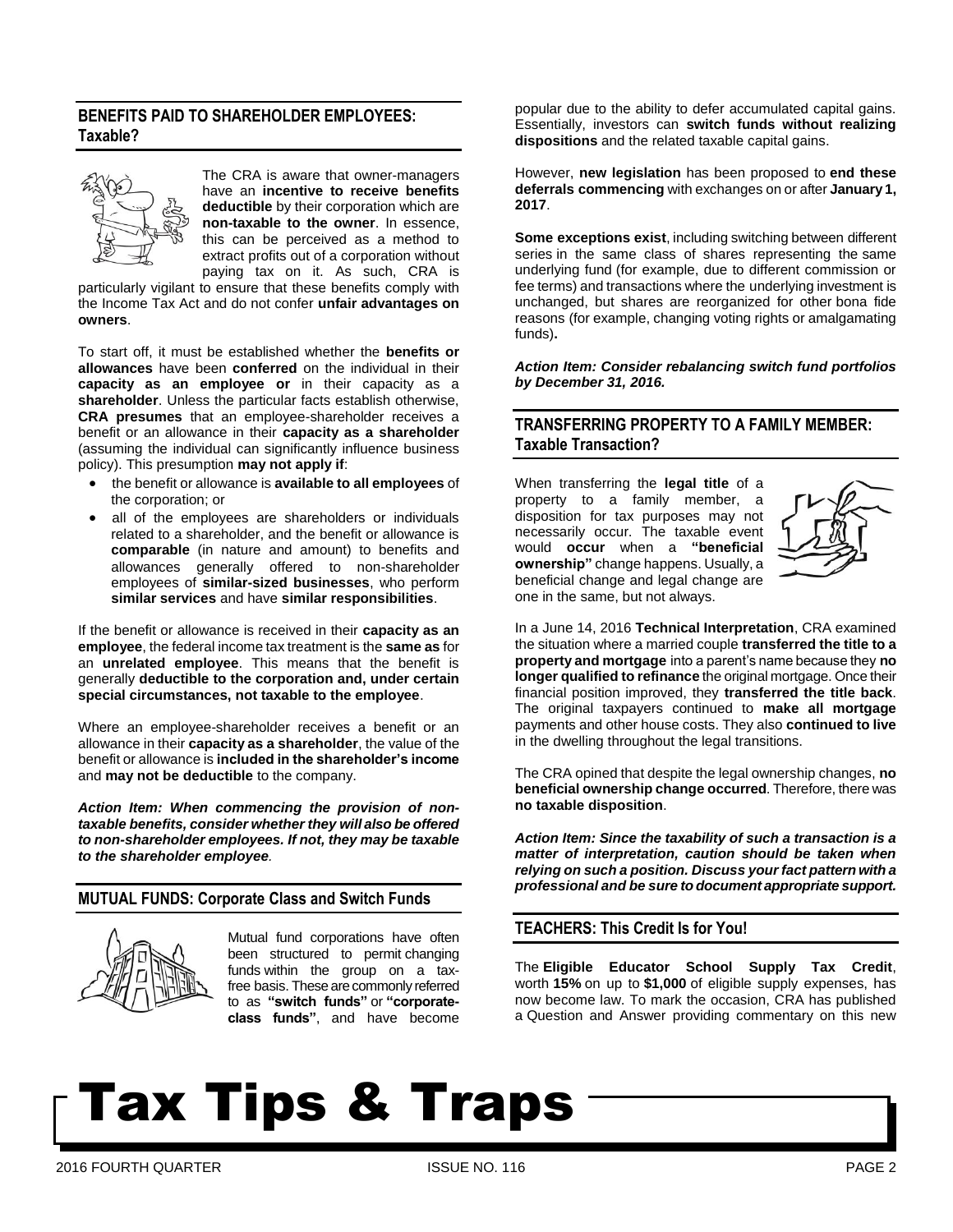**refundable tax credit** available in **2016** and subsequent years. The credit is also referred to as the Teacher and Early Childhood Educator School Supply Tax Credit.

#### **Who Qualifies?**

The new tax credit can only be claimed by an **eligible teacher or early childhood educator employed** at an **elementary** or **secondary** school or a **regulated child care facility**. The employee must either:



- hold a **teacher's certificate** that is valid in the province or territory in which they are employed (eligible teacher); or
- hold a **certificate or diploma** in **early childhood education** that is recognized in the province or territory in which the individual is employed (eligible early childhood educator).

#### **What Expenditures Qualify?**

An **eligible supply expense** is an amount paid in the year for supplies used or consumed in the school or regulated child care facility in the performance of the taxpayer's employment. Supplies include:

- **consumable goods** such as construction paper, flashcards, items for science experiments, art supplies, and stationary items; and
- **durable goods limited** to games, puzzles, books, containers and educational support software. Computers, tablets and rugs (for kids to sit on) are provided as examples of expenses which are not eligible.

The expense must **not be reimbursable**, nor subject to an allowance or other form of assistance. As well, the credit cannot be claimed for an expense which is **deducted** by any person for the year. The credit is available for the **year in which it was purchased** rather than when it was used.

#### **Documentation Requirements**

CRA may ask taxpayers to provide **certification from their employer** attesting to the eligible supplies expense. The certification should be a statement signed by the individual's employer that attests that the supplies were **used for the purpose of teaching or facilitating** students' learning, directly consumed in an appropriate facility in the performance of the individual's employment duties, and amounts paid were **not reimbursable** or otherwise deducted in income calculation. Employers providing this certification **should not** also **provide** a T2200, Declaration of Conditions of Employment, in relation to those supplies.

Taxpayers should **request** the **certification** from their employer in a timely manner and **keep it** in their files, along **with** their **receipts** for the supplies.

*Action Item: Eligible Teachers and Educators – Keep receipts from the purchase of eligible supplies in the year.*

## **CHARITIES: Ineligible Individuals Can Get Your Organization De-Registered**

CRA holds the authority to suspend receipting privileges and **refuse** or **revoke the registration** of a registered charitable organization when an "**ineligible individual** is a **board member** or **controls or manages** the organization".

On March 17, 2016 CRA Guide CG-024, **Ineligible Individuals**, was updated. It provides 29 pages of description and implications of having ineligible individuals on **boards and in management positions**.

Generally, an **individual is ineligible** if he/she:

- has been **convicted** of an offence:
	- o related to financial dishonesty; or
	- o relevant to the operation of the organization; or
- was **connected** to an **organization** whose **registration was revoked** for a serious breach of the requirements for registration. Relevant connections could include:
	- o a director, trustee, officer, or like official;
	- o an individual in a position of management or control; or
	- o a promoter of a tax shelter, and participating in that tax shelter caused the revocation of an organization's registration.

Individuals who **manage** a registered **organization**, directly or indirectly, include anyone who does one or more of the following:

- performs managerial (rather than only operational) duties;
- hires, disciplines and dismisses employees;
- prepares budgets within the organization; or
- varies staff assignments.

**Individuals** who have **influence** or the **power** to do one or more of the following would be **considered to have control**:

- change the board of directors or reverse its decisions;
- make alternative decisions concerning the actions of the organization;
- directly or indirectly end the organization; or
- appropriate the organization's assets.

*Action Item: Review your charity's current leadership for possible ineligible individuals. Also consider adjusting recruitment and engagement processes to detect such individuals.*

# **REGISTERED EDUCATION SAVINGS PLAN (RESP): Distribution of Funds**

Amounts paid out of an RESP may be **taxable**, **non-taxable**, or may **trigger a repayment of Government support**. The taxation status of a receipt depends on whether it is considered